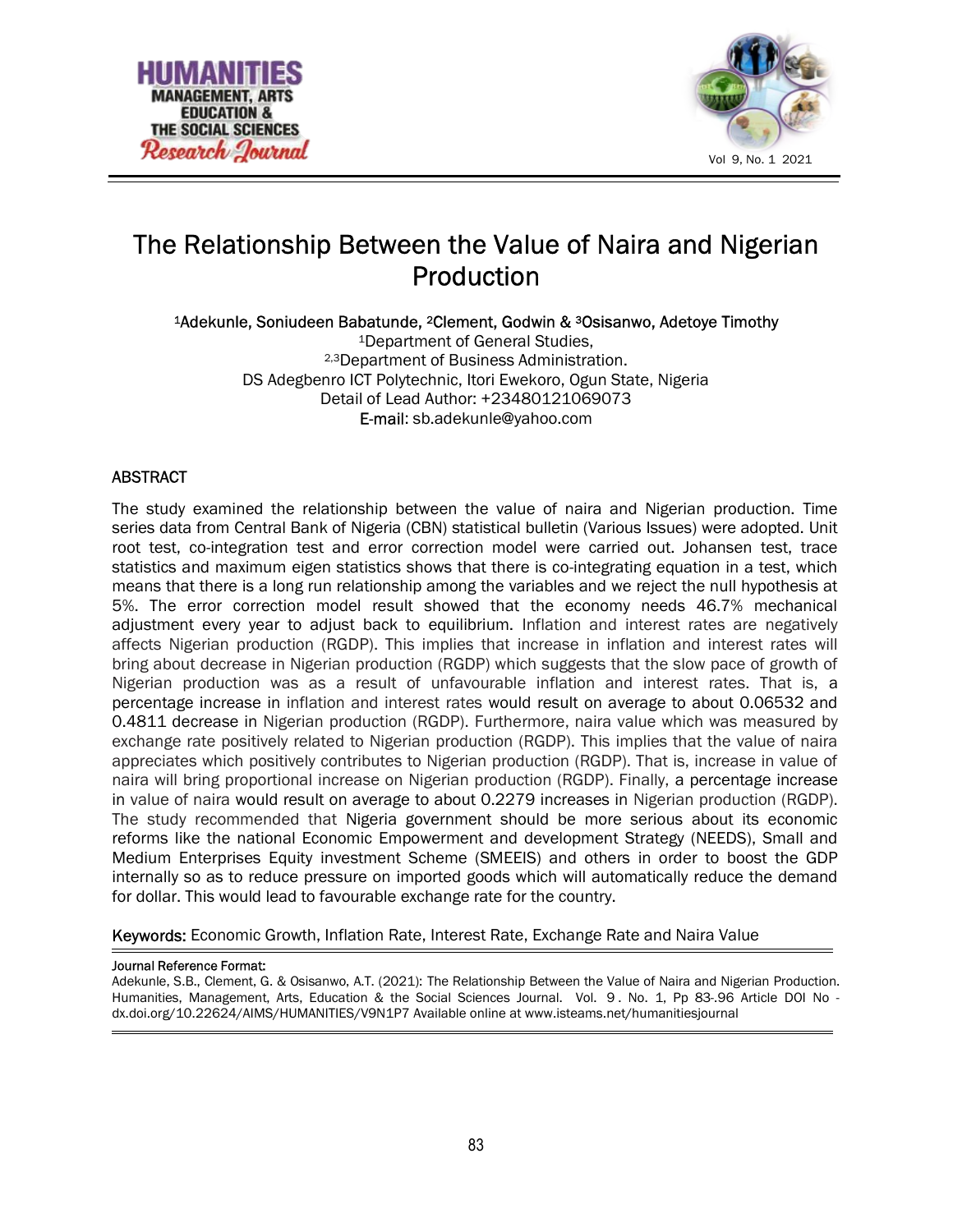



# 1. INTRODUCTION

The emergence of modern states globally and particularly in Africa in the 70s till now which is informed by the democratic wave in the continent confers enormous responsibilities on states irrespective of clime. It is acknowledged that Nigeria, like some other nations is mono-cultural and oil driven and as such not immured from the global crisis as the country is currently caught in the web of exchange rate. It is in a bid to grapple with this reality that Nigeria sees devaluation of naira value as the most probable solution each time she is in a financial quagmire (Akindiyo & Olawole, 2015). In the words of Adigwe (2013), the role of exchange rate in the economic performance and production of both developed and developing economies such as Nigeria constitutes one of the greatest macroeconomic policy debates. There is increasing argument among economists and policy makers that while stability in exchange rate promotes growth and improves standard of living, misaligned exchange rate hinders export growth and generates macroeconomic instability (Adigwe, 2013).

Okon, Augustine and Chuku (2012) asserted that the Nigerian government in a bid to bring about quick economic growth after independence, import machinery, equipment, raw materials and other technological know-how. In addition both visible and invisible accounts increased while exports lag behind. These result in a deficit called unfavorable balance of payment. Okon, Augustine and Chuku (2012) further states that a nation experiencing the balance of payment deficit has to adopt both short and long term measures to correct the disequilibrium, and one of the measures is to devalue the nation's currency (the value of naira) in order to make its production competitive. According to Yioyio (2015), devaluation is a deliberate downward adjustment to the value of a country's currency, relative to another currency, group of currencies or standard. In other words, devaluation is a reduction in the value of a currency with respect to those goods, services or other monetary units with which that currency can be exchanged.

Abdulkadir, Isaiah, Babatunde, Olutope and Adeleke (2015) stated that Nigeria is a country in dire need of high and sustained economic growth that is capable of engendering rapid economic development and reducing poverty. Though the economy witnessed an average growth rate of about 6.5 per cent over the period 2000 – 2013 (CBN Statistical Bulletin, 2013), a lot more is required. In recognition of the fact that domestic policies play an important role in explaining economic growth, a number of macroeconomic policies have been put in place by the Nigerian government to achieve her growth objectives. One of such policies relate to the management of the naira exchange rate which has been found to have direct relationship with Nigerian production.

This is based on the belief that economic policies influence price incentives through the real exchange rate and thus play a very important role in economic activities. The importance attached to exchange rate in term of value of naira in Nigeria in an economy derives from both macroeconomic and microeconomic perspectives. For instance, the macroeconomic aspect concerns the issues of financial stability, as the exchange rate is used as an explicit and credible anchor for domestic price stability. Empirical findings suggesting a strong link between real exchange rate behavior and economic performance abound in Latin American, Asian and African countries.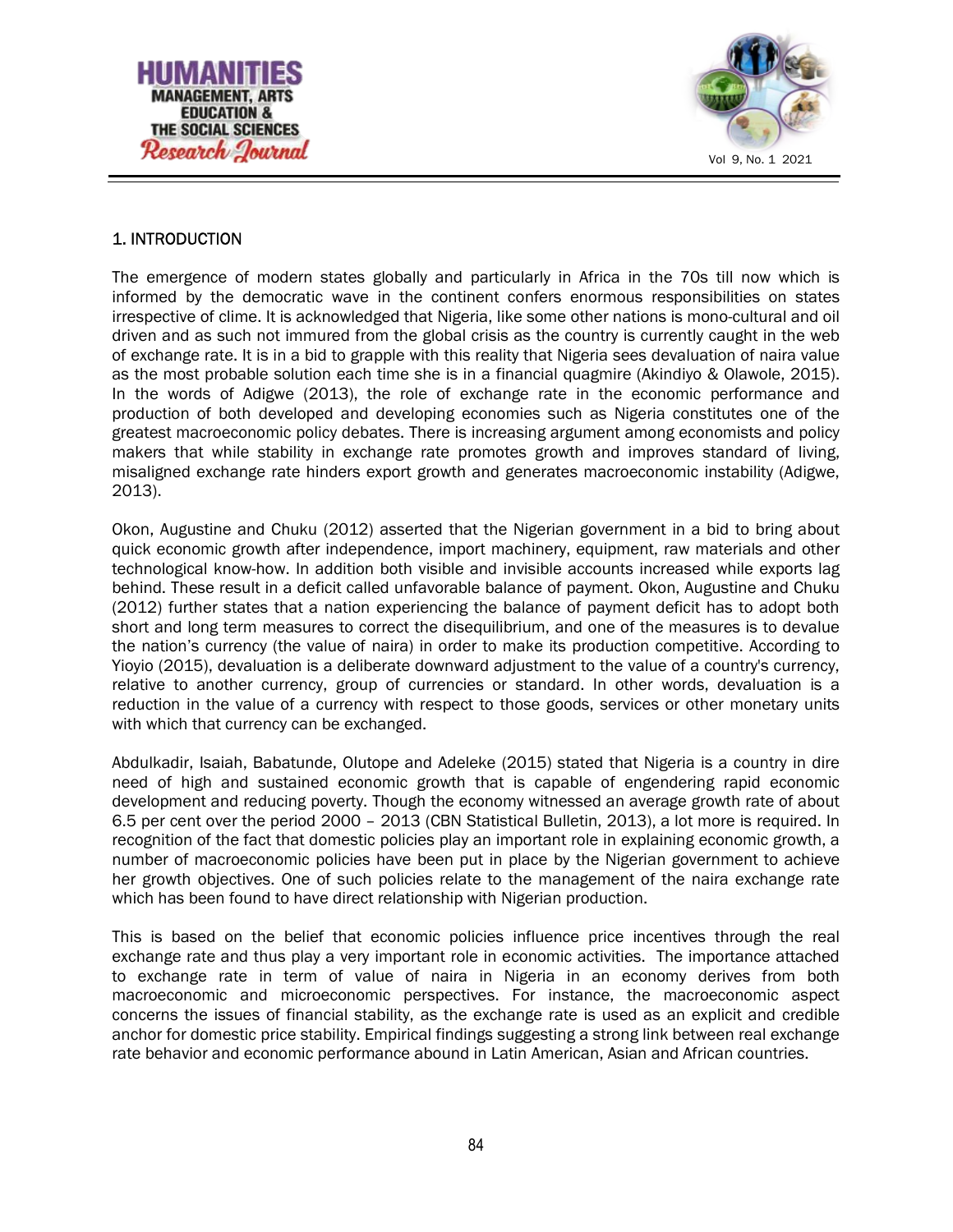



It was also argued that while stable real exchange rates led to the expansion of East Asian economies, their sustained misalignment stifled economic growth in African countries (Abdulkadir, Isaiah, Babatunde, Olutope & Adeleke, 2015). The value of naira in term of exchange rate determines the relative prices of domestic and foreign goods, as well as the strength of external sector participation in the international trade (Obansa, Okoroafor, Aluko & Millicent, 2013). In Nigeria, the value of naira exchange rate has changed within the time frame from regulated to deregulated regimes. Ewa (2011) agreed that the exchange rate of the naira was relatively stable between 1973 and 1979 during the oil boom era and when agricultural products accounted for more than 70% of the nation's gross domestic products (GDP).

In 1986 when Federal government adopted Structural Adjustment Policy (SAP) the country moved from a peg regime to a flexible exchange rate regime where exchange rate is left completely to be determined by market forces but rather the prevailing system is the managed float whereby monetary authorities intervene periodically in the foreign exchange market in order to attain some strategic objectives. This inconsistency in policies and lack of continuity in exchange rate policies aggregated unstable nature of the naira rate which has influence on Nigerian production (Adeniran, Yusuf & Adeyemi, 2014). Benson and Victor (2012) and Aliyu (2011) noted that despite various efforts by the government to maintain a stable exchange rate, the naira has depreciated throughout the 80's to date. Against this background, this study intends to investigate the relationship between the value of naira and Nigerian production.

#### 1.1 Problem Statement

The major worry of this study lies in the process of devaluating the value of naira as it affects Nigerian production. One problem that combats the value of naira is trade imbalances. The devaluation of the value of naira cause Nigeria exports to become less expensive, making them more competitive on the global market. This in turn means that imports are more expensive, making domestic consumers less likely to purchase them. While devaluating a currency can seem like an attractive option, it can have negative consequences. By making imports more expensive, it protects domestic industries that may then become less efficient without the pressure of competition. Higher exports relative to imports can also increase aggregate demand, which can lead to inflation. Whether deliberate or as a result of market climate, devaluation of naira value reduces the price of a country's domestic output and production. This has the potential to benefit the economy by helping to increase its export volume. Thus, based on these backdrops, the following research questions were raised to guide this study:

- i. What is the relationship between the naira value (proxies by exchange rate) and GDP?
- ii. What is the relationship between interest rate and GDP?
- iii. What is the relationship between inflation rate and GDP?

# 1.2 Objectives of the Study

The broad objective of this study was to examine the relationship between the value of naira and GDP. Specifically, the study sought to:

- i. Examine the relationship between the naira value (proxies by exchange rate) and GDP;
- ii. Examine the relationship between interest rate and GDP;
- iii. Examine the relationship between inflation rate and GDP.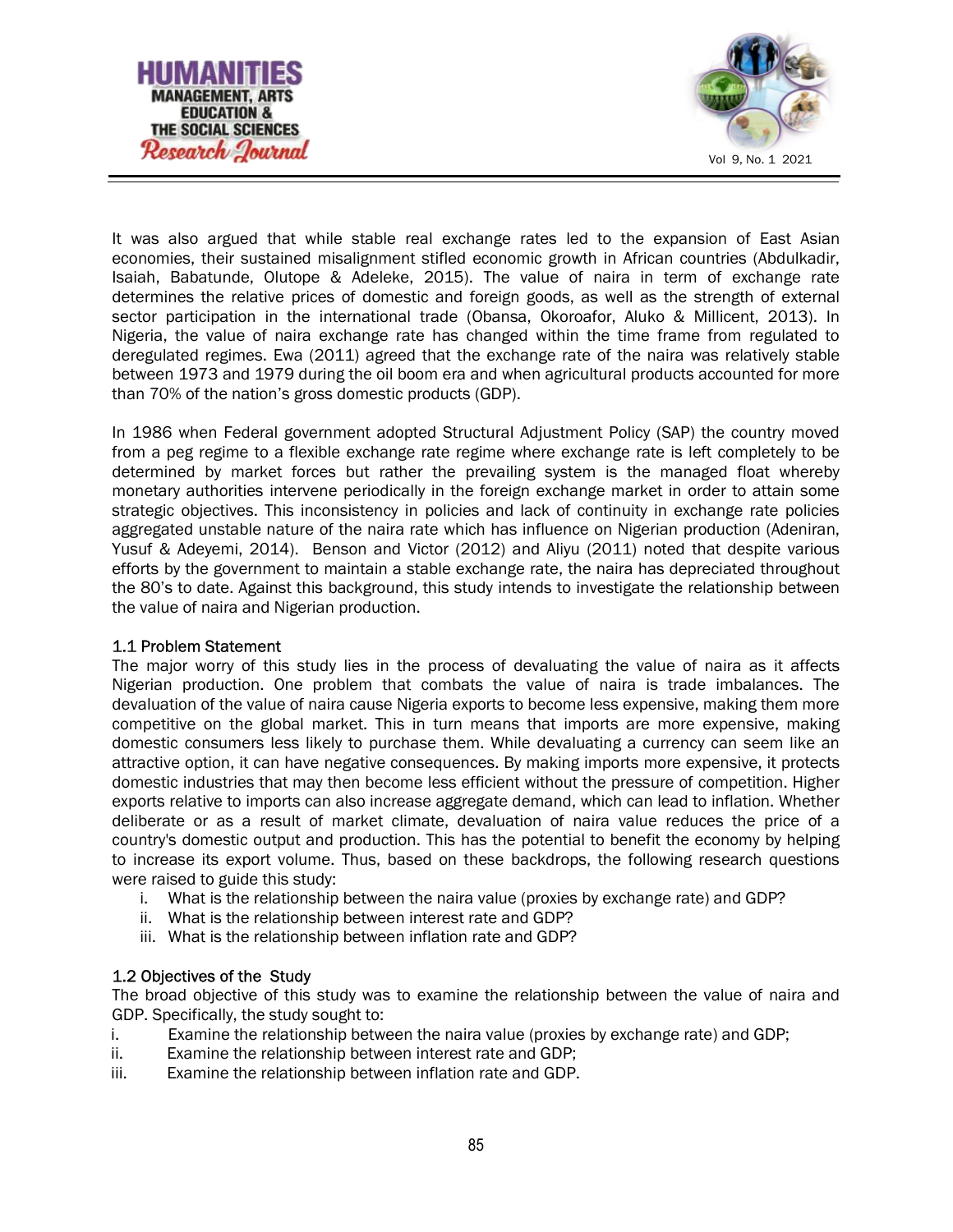



#### 1.3 Research Hypothesis

The following hypothesis was stated for this study: H<sub>0</sub>: There is no significant relationship between the value of naira and GDP. H<sub>1</sub>: There is significant relationship between the value of naira and GDP.

#### 2. TREND ANALYSIS OF STUDY VARIABLES

In this section, we discuss the trend analysis of the study variables and we presented charts to embellish the discussions



## NAIRA VALUE

Fig 1: The value of Naira in Nigeria and Series Of Fluctuation

The value of Naira in Nigeria has experienced series of flunctuation. The value of Naira in 1980 was the lowest Nigeria has ever experienced. From 1980 to 2007, there has been increase in the value of Naira but after this decline in 2007, Nigeria has been experiencing increase in the value of Naira even till now. The exchange rate according to the diagram had a significant increase from January 1999. This means there is a serious depreciation of Nigerian currency in the year 1999. More also, there is no year according to the diagram where there is significant appreciation of currency. From the diagram above, there is devaluation of naira currency such that from an exchange rate of #1.55355 to the dollar in 1986, the naira depreciated by 71% to #5.3530 to \$1.00 At the last bidding session in 1988. As this situation became increasingly critical, the pace of depreciation increased in 1986 when the currency averaged #3.9696 and #19.4966 per dollar in 1992. The most significant depreciation occurred in the last quarters of 1986 as a result of the adoption of SFEM in 1993, the average official exchange rate stood at about #21.8861 t0 \$1.00. in the era of General Sanni Abacha, exchange rate was fixed from 1993 to 1998 an this was done with the use of Open Market Operation. Thereafter, when Olusegun Obasanjo came into power in 1999, there was depreciation in Nigeria currency and it is uncontrollable till date.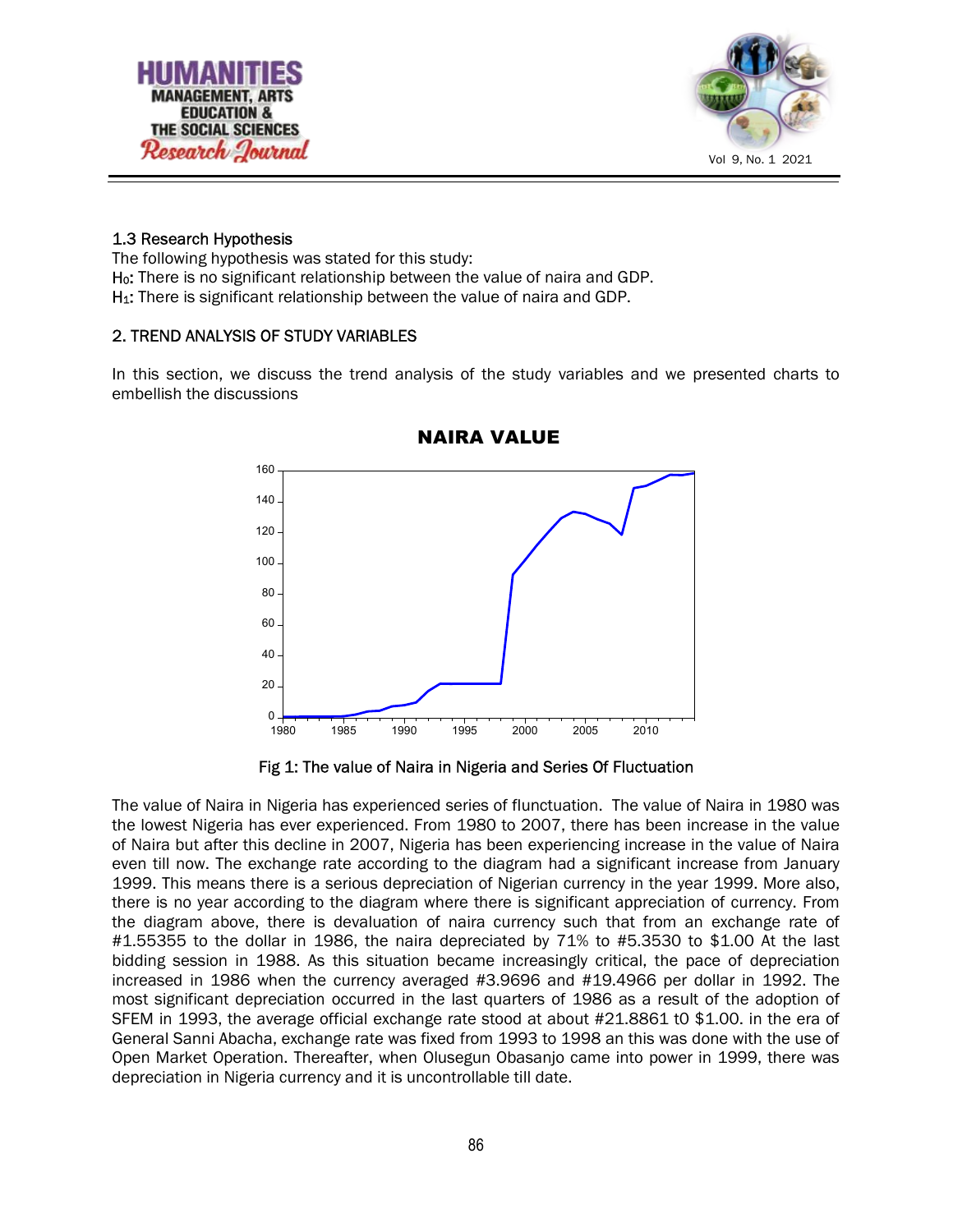



5  $10<sup>-1</sup>$  $15 20 25 30 35 40 -$ 1980 1985 1990 1995 2000 2005 2010 Fig 2: The Interest Rate of Naira in Nigeria and Series Of Fluctuation

INTEREST RATE

Interest rate is the cost of borrowing. The lowest rate of interest in Nigeria was witnessed in the year 2011 and during this period investors are encouraged to borrow money from the bank and this allowed productivity and aggregate demand to increase. Interest rate since 1980 has been fluntuating and this has posed many challenges to the economy. The interest rate in 1980 was 6% and it increased to 11% in the year 1983 but also declined in the year 1983. This fluntuation persist till 2014 when there was increase in interest rate.



INFLATION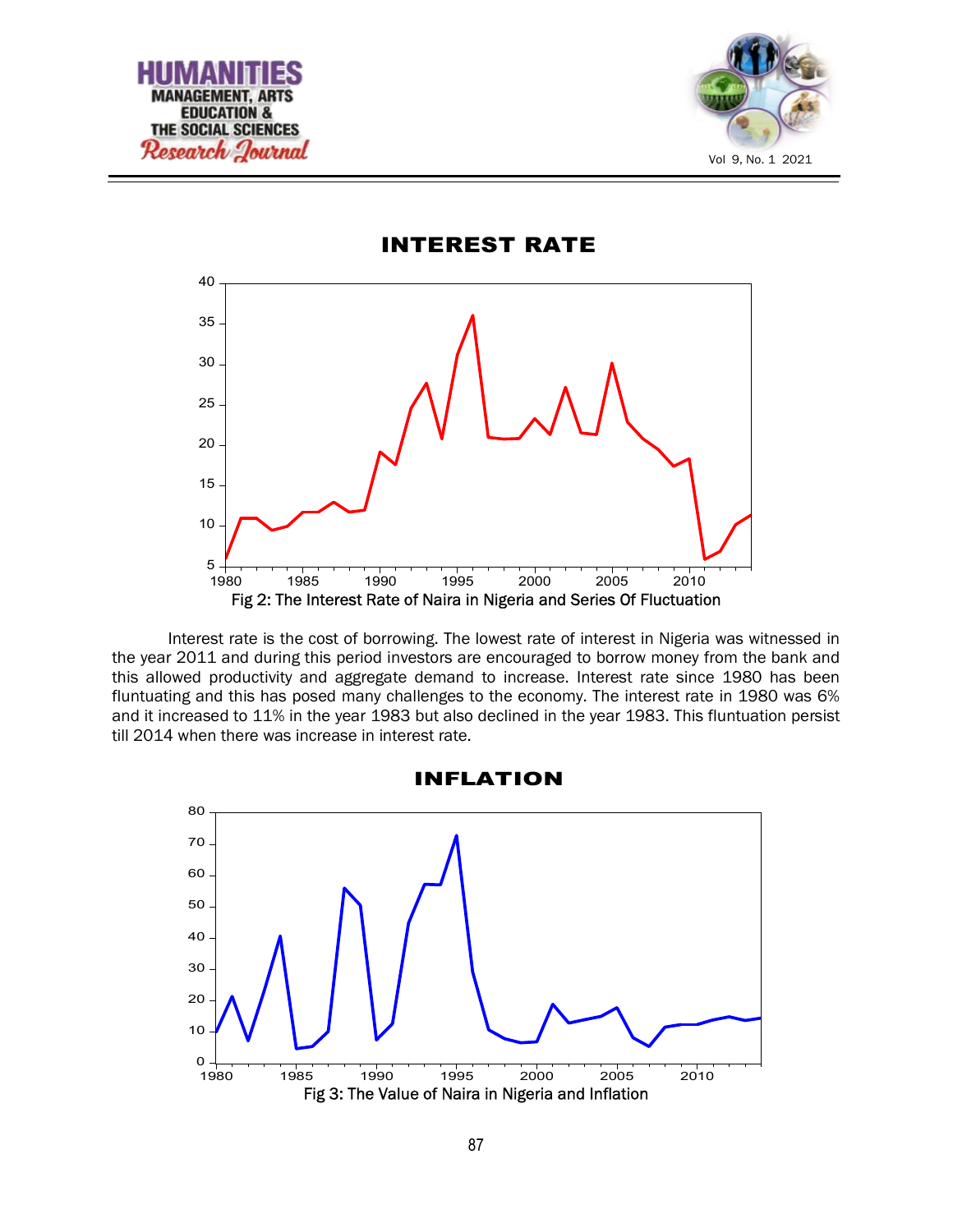

This is the sustained increase in the general price level of goods and services. Inflation in 1980 was 10% and rose to 21.4% in the year 1981. This means that, too much of money are pursuing fewer goods in Nigerian economy in the year 1981. Inflation started to increase and decrease each year but there was a sharp increase in the general price level of goods and services in the year 1988 when inflation increased from 10.2% in the year1987 to 56% in the year 1988. More also, Nigeria had its highest rate of inflation in the year 1995. This kind of inflation can be referred to as Hyper Inflation because the general price level of goods and services increased drastically. There was increase and decrease in inflation till the year 2014 where it increased a little bit 0.9% in the year 2013 t0 2014.



# REAL GROSS DOMESTIC PRODUCT

Fig 1: The Real Gross Domestic Product in Nigeria and Series Of Fluctuation

Real Gross Domestic Product has witnessed more of increase than decrease in Nigerian economy. There was increase in Nigeria RGDP from 1980 to 1981 but a sharp increase in the year 1982. From 1982 to 1991, real gross domestic product in Nigeria continued to increase but declined in the year after this period. It started increasing again till the year 2014. This means that Nigerian RGDP has presently increased and it is a good sign.

# 3. METHODOLOGY

The data on exchange rate, interest rate, inflation rate and economic growth were collected through secondary method of data collection that is, from Central Bank of Nigeria Statistical Bulletin (Various Issues). The model for this study was based on Purchasing Power Parity Theory. This theory states that spot exchange rate in term of local currency (value of naira) between currencies will change to the differential in inflation rate between countries.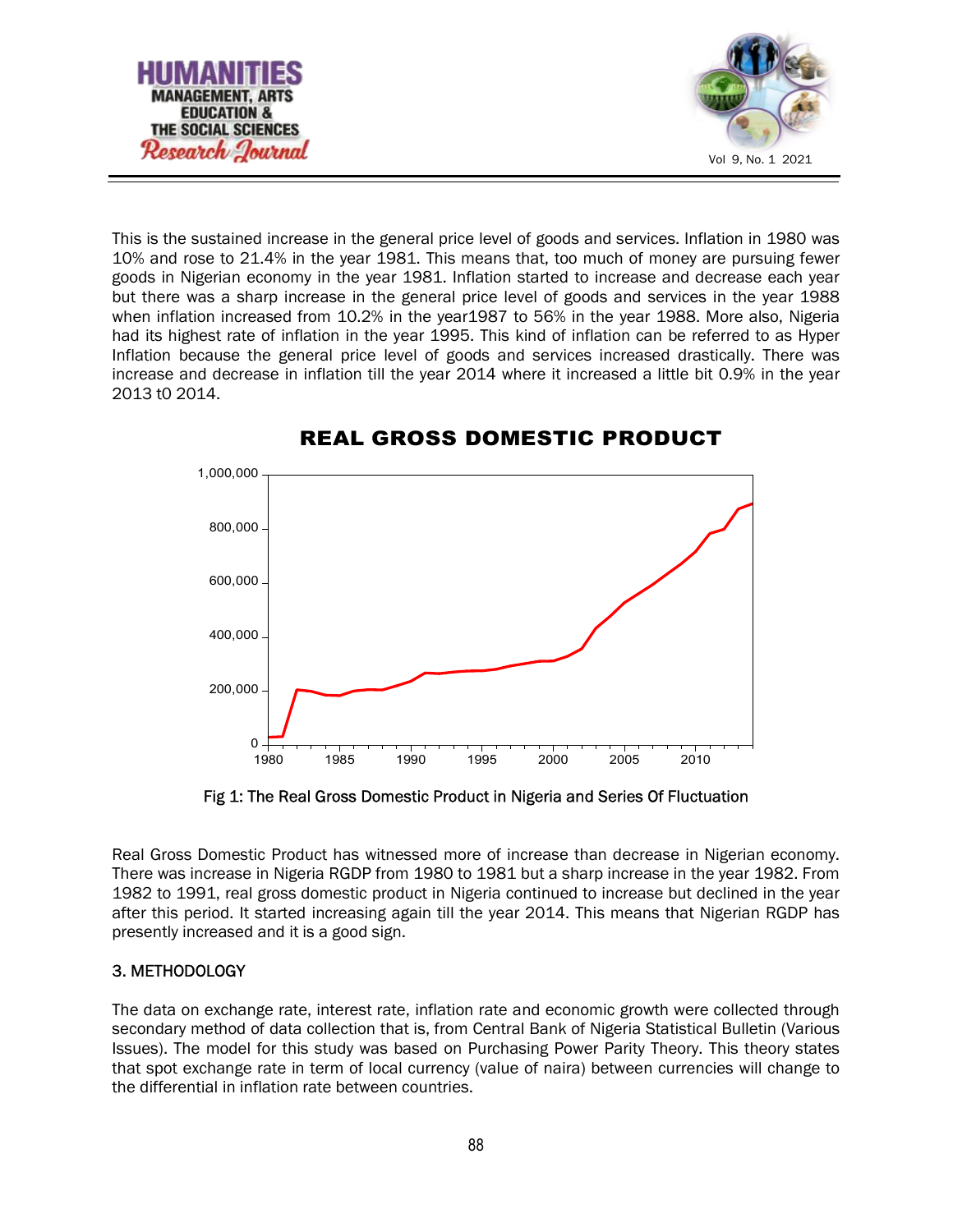



The theory states that the equilibrium exchange rate between two inconvertible paper currencies is determined by the equality of their purchasing power. That is, the exchange rate between two countries is determined by their relative price levels. The theory also helps to estimate the amount of adjustment needed on the exchange rate between countries in order for the exchange to be equivalent to each currency's purchasing power. Therefore, the theory is of the view that exchange rate determination served as a way to compare the average costs of goods and services between countries in order to monitor production. The theory assumes that the actions of importers and exporters, motivated by cross country price differences; induce changes in the spot exchange rate. In another vein, the theory suggests that transactions on a country's current account, affect the value of the exchange rate on the foreign exchange market.

This contrast with the interest rate parity theory which assumes that the actions of investors, whose transactions are recorded on the capital account, induce changes in the exchange rate. From the assertions of this theory, exchange rate of local currency of a country is determined by inflation (INF), interest rate (INR) and rate of growth. Based on this theoretical ground, this study investigates the relationship between the value of naira and Nigerian production and formulated the model based on Purchasing Power Parity Theory assumption and study carried out by Abdulkadir, Isaiah, Babatunde, Chotipe andAdeleke (2015) as follow:

| $RGDP =$     |     |                                                                |
|--------------|-----|----------------------------------------------------------------|
| $RGDP =$     |     |                                                                |
| Where,       |     |                                                                |
| <b>RGDP</b>  | =   | Real gross domestic product (Proxies for Nigerian production); |
| <b>INF</b>   | =   | Inflation rate;                                                |
| <b>NAIV</b>  | $=$ | Naira value (proxies by exchange rate);                        |
| <b>INR</b>   | $=$ | Interest rate;                                                 |
| ÷            |     |                                                                |
| e            |     | Error terms                                                    |
| a b, d and e |     | Parameters to be estimated.                                    |

The a-priori expectation represents the economic principle that explains the economic relationship between two or more variable. Therefore, the following relationship likely to exist between the variables under study:

| dRGDP<br>dNAIV | $\geq$ |  |
|----------------|--------|--|
| dRGDP<br>dINR  | >      |  |
| dRGDP<br>dINF  | >      |  |

Post estimation analysis was conducted in the next chapter. Furthermore, the study adopted Unit root test, co-integration and error correction model as estimation techniques of the study.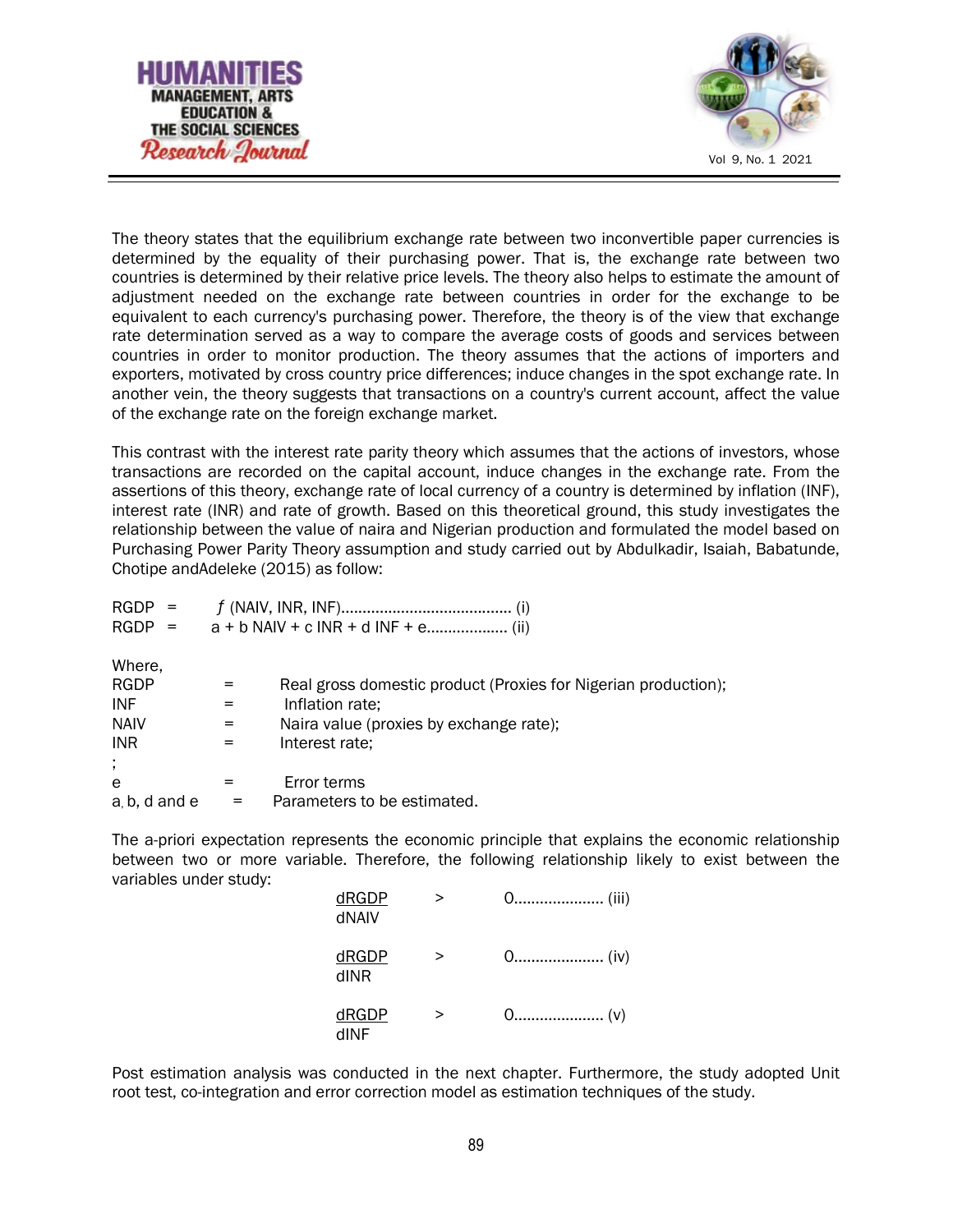

#### Table 1: Tests for Normality

|                          | <b>RGDP</b>  | <b>INF</b> | <b>INR</b>      | <b>NAIV</b> |
|--------------------------|--------------|------------|-----------------|-------------|
| Mean                     | 383414.4     | 20.80857   | 17.88229        | 66.03071    |
| Median                   | 293745.4     | 13.70000   | 19.20000        | 21.88610    |
| Maximum                  | 895267.5     | 72.80000   | 36.09000        | 158.5526    |
| Minimum                  | 29948.00     | 4.700000   | 5.900000        | 0.544500    |
| Std. Dev.                | 232989.4     | 18.21127   | 7.542521        | 63.84818    |
| <b>Skewness</b>          | 0.791700     | 1.452256   | 0.325698        | 0.267699    |
| <b>Kurtosis</b>          | 2.585367     | 3.862078   | 2.480422        | 1.263994    |
|                          |              |            |                 |             |
| Jarque-Bera              | 3.906984     | 13.38659   | 1.012490        | 4.813038    |
| Probability              | 0.141778     | 0.001239   | 0.602755        | 0.090128    |
|                          |              |            |                 |             |
| Sum                      | 13419505     | 728.3000   | 625.8800        | 2311.075    |
| Sum Sq. Dev.             | $1.85E + 12$ | 11276.11   | 1934.247        | 138604.1    |
|                          |              |            |                 |             |
| <b>Observations</b><br>. | 35           | 35         | $\overline{3}5$ | 35          |

Source: Econometric Views 9

From the table above, the mean value of RGDP is greater than NAIV, NAIV is greater than INF and INF is greater than INR. Therefore, the average value of RGDP is the highest while INR is the lowest. The median value of RGDP is greater than NAIV, NAIV is greater than INR and INR is greater than INF. Therefore, the exact middle value RGDP is the highest while INF is the lowest. The maximum value of RGDP is greater than NAIV, NAIV is greater than INR and INR is greater than INF. Therefore, the maximum value RGDP is the highest while INF is the lowest. The minimum value of RGDP is greater than NAIV, NAIV is greater than INF and INF is greater than INR. Therefore, the minimum value of RGDP is the highest while INR is the lowest. The standard deviation value of RGDP is greater than NAIV, NAIV is greater than INF and INF is greater than INR. Therefore, the standard deviation of RGDP is the highest while INR is the lowest.

Thus, the above tests for normality revealed economically that there is significance relationship or impact of value of naira (as measured by exchange rate, interest rate and inflation rate) on average growth of Nigerian production. The skewness of Real Gross Domestic Product, interest rate, inflation and naira value measures the asymmetry of the distribution of the series around its mean. The result from the above shows that all the variables are skewed to the right because their values are all greater than zero (0). The peakedness or flatness of the distribution was measured by the Kurtosis with an expected value of three. When kurtosis is three, it is Mesokurtic (normal bellshaped distribution), if lesser than three, it is called Platykurtic and if greater than three, it is known as Leptokurtic. It is crystal clear that Real Gross Domestic Product, interest rate and naira value are all Platykurtic because they are all lesser than three, these variables are flatter than a normal distribution with shorter tail) while inflation is Leptokurtic because its value is greater than three. This suggests that Nigerian production is driven by exchange rate, interest rate and inflation rate on average rates.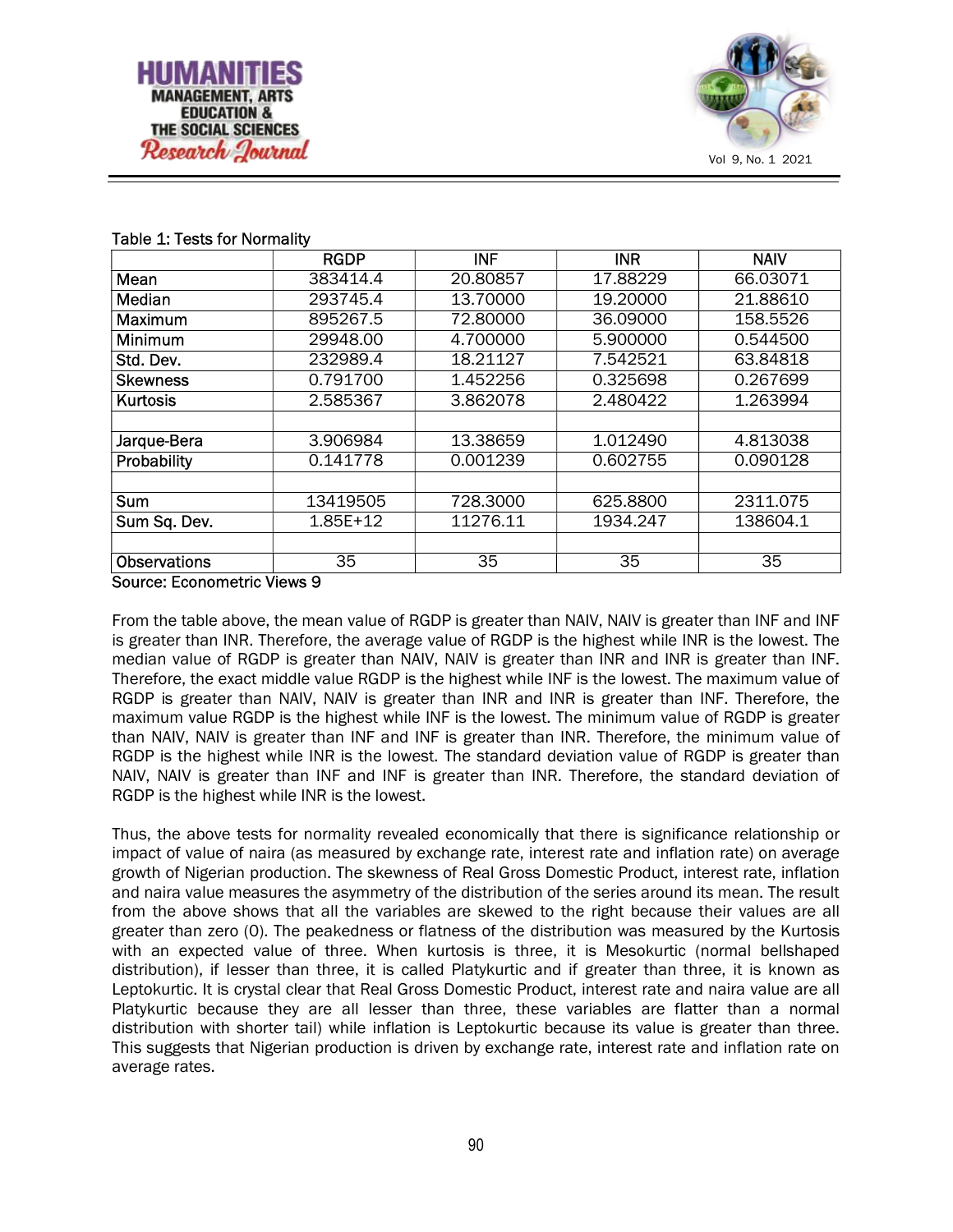



# 3.1 Augmented Dickey Fuller Test

The time series properties of our data were examined by conducting the unit root test of stationarity using the Augmented Dickey-Filler (ADF) test. The results for the stationarity test using Augmented Dickey-Filler (ADF) test are presented below.

| Variable       | Levels                   |     | <b>Critical Values</b> | <b>First</b> |     | <b>Critical Values</b> | Order       | οf | Remark          |
|----------------|--------------------------|-----|------------------------|--------------|-----|------------------------|-------------|----|-----------------|
|                |                          |     |                        | differences  |     |                        | Integration |    |                 |
| <b>logRGDP</b> | $\overline{\phantom{a}}$ | 1%  | $-3.6494$              | $-5.9023*$   | 1%  | $-3.6463$              | I(1)        |    | Stationary at   |
|                | 2.2299                   | 5%  | $-2.9511$              |              | 5%  | $-2.9540$              |             |    | 1 <sup>st</sup> |
|                |                          | 10% | $-2.6143$              |              | 10% | $-2.6158$              |             |    | difference      |
| logINF         | $\overline{\phantom{0}}$ | 1%  | $-3.6463$              | $-6.4390*$   | 1%  | $-3.6537$              | I(1)        |    | Stationary at   |
|                | 1.9426                   | 5%  | $-2.9540$              |              | 5%  | $-2.9571$              |             |    | $1$ st          |
|                |                          | 10% | $-2.6158$              |              | 10% | $-2.6174$              |             |    | difference      |
| logINR         | $\overline{\phantom{a}}$ | 1%  | $-3.6394$              | $-6.8846*$   | 1%  | $-3.6463$              | I(1)        |    | Stationary at   |
|                | 1.7421                   | 5%  | $-2.9511$              |              | 5%  | $-2.9540$              |             |    | $1$ st          |
|                |                          | 10% | $-2.6143$              |              | 10% | $-2.6158$              |             |    | difference      |
| <b>logNAIV</b> | $\overline{\phantom{0}}$ | 1%  | $-3.6394$              | $-4.9139*$   | 1%  | $-3.6463$              | I(1)        |    | Stationary at   |
|                | 1.8847                   | 5%  | $-2.9511$              |              | 5%  | $-2.9540$              |             |    | $1$ st          |
|                |                          | 10% | $-2.6143$              |              | 10% | $-2.6158$              |             |    | difference      |

Source: Econometric Views 9

From the analysis, the Augmented Dickey Fuller at level shows that no variable is stationary because the T-statistics value is lesser than the augmented Dickey Fuller critical value at absolute value. When the Augmented Dickey Fuller at level shows no stationary, it is mandatory to check the Augmented Dickey Fuller at first difference.

The Augmented Dickey Fuller at first difference shows that all the variables are stationary at all the critical level. We can therefore conclude that the entire variables are not stationary at level at 1%, 5% and 10% level of significance but the variables are stationary at the first difference. Because all the variables are stationary, the Johansen Co-integration Test is done at first difference to check if there is long-run relationship between all the variables.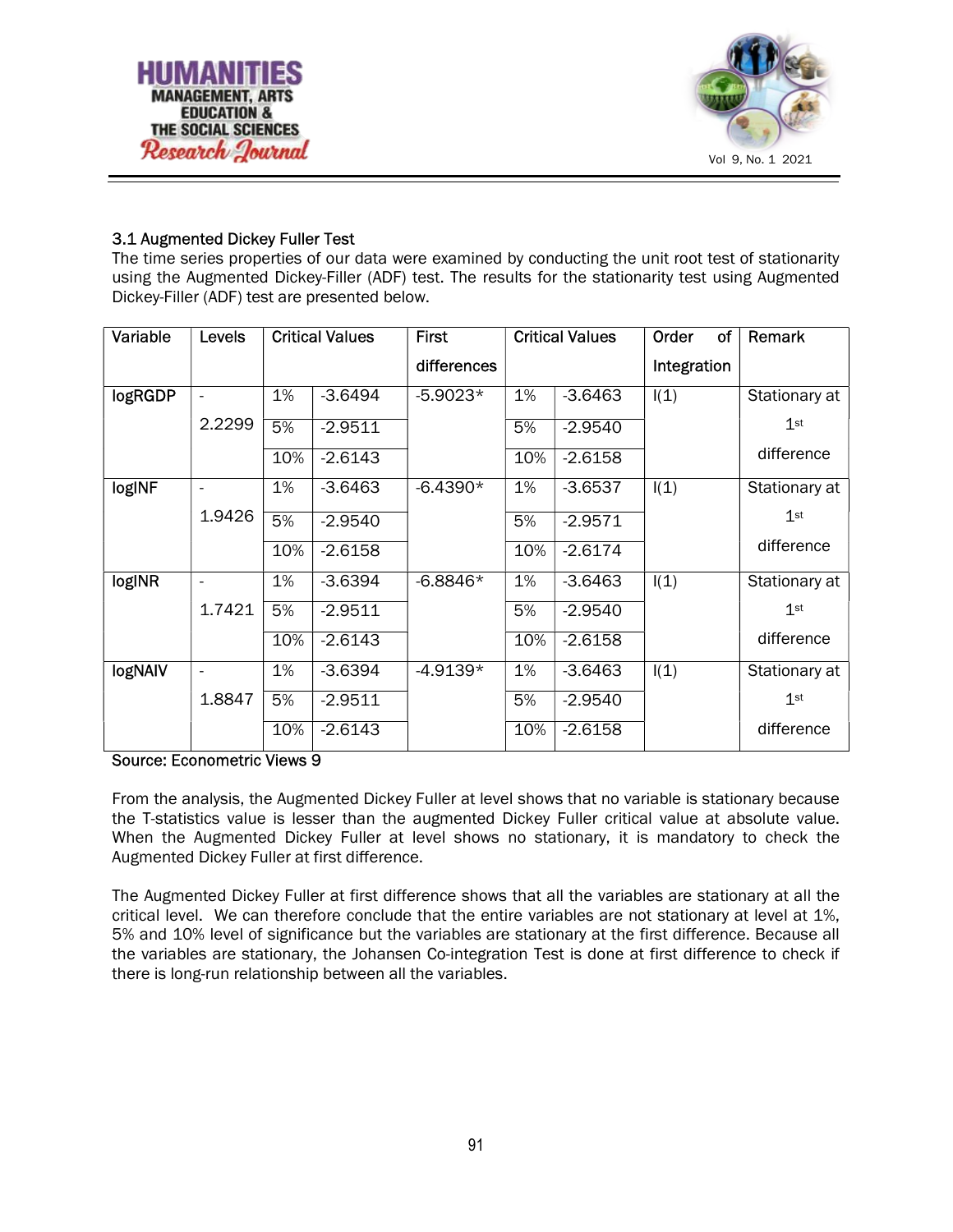

# 3.2 Johansen Co-integration Test

# Table 2: Unrestricted Integration Rank Test (Trace Statistics)

| Hypothesized No. of CE(s)                                     | Eigen value | <b>Trace Statistics</b> | 0.05 Critical | Prob $**$ |  |  |
|---------------------------------------------------------------|-------------|-------------------------|---------------|-----------|--|--|
|                                                               |             |                         | Value         |           |  |  |
| None $*$                                                      | 0.6413      | 67.9644                 | 47.8561       | 0.0002    |  |  |
| At most $1*$                                                  | 0.5103      | 35.1577                 | 29.7971       | 0.0110    |  |  |
| At most 2                                                     | 0.2831      | 12.3112                 | 15.4947       | 0.1426    |  |  |
| At most 3                                                     | 0.0506      | 1.6609                  | 3.84146       | 0.1975    |  |  |
| Trace test indicates 2 cointegrating eqn(s) at the 0.05 level |             |                         |               |           |  |  |
| * denotes rejection of the hypothesis at the 0.05 level       |             |                         |               |           |  |  |
| **MacKinnon-Haug-Michelis (1999) p-values                     |             |                         |               |           |  |  |

## Source: Econometric Views 9

# Table 3: Unrestricted Co-integration Rank Test (Maximum Eigenvalue)

| Hypothesized No. of CE(s)                                     | Eigen value | <b>Trace Statistics</b> | 0.05 Critical | Prob $**$ |  |  |
|---------------------------------------------------------------|-------------|-------------------------|---------------|-----------|--|--|
|                                                               |             |                         | Value         |           |  |  |
| None $*$                                                      | 0.6413      | 32,8067                 | 27.5843       | 0.0097    |  |  |
| At most 1*                                                    | 0.5103      | 22.8465                 | 21.1316       | 0.0284    |  |  |
| At most 2                                                     | 0.2831      | 10.6503                 | 14.2646       | 0.1726    |  |  |
| At most 3                                                     | 0.0506      | 1.6609                  | 3.84146       | 0.0195    |  |  |
| Trace test indicates 2 cointegrating eqn(s) at the 0.05 level |             |                         |               |           |  |  |
| * denotes rejection of the hypothesis at the 0.05 level       |             |                         |               |           |  |  |
| **MacKinnon-Haug-Michelis (1999) p-values                     |             |                         |               |           |  |  |

# Source: Econometric Views 9

The table above shows the long run relationship existing among the variables of study. The table shows the variables converged in the long run by depicting the existence of the long run relationship among them. The long run relationship exists at 5% level of significance according to the trace test statistics and the max-eigen statistics with 2 co-integrating equations. When trace statistics and maximum eigen statistics shows that there is co-integrating equation in a test, it means there is a long run relationship among the variables and we reject the null hypothesis at 5%.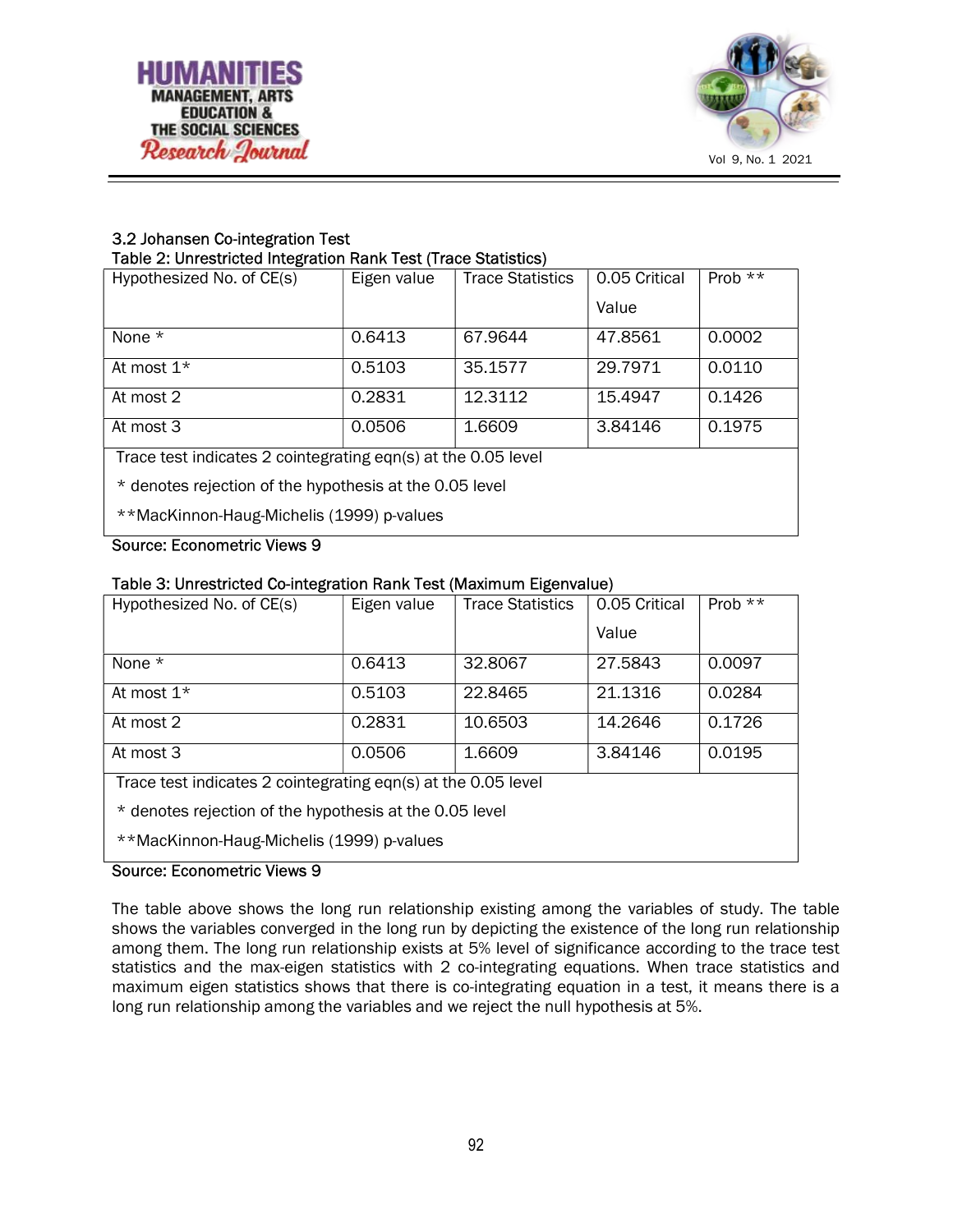



# 3.3 Interpretation of Co-Integrating Equations

We make use of the normalized co-integrating co-efficient to explain the co-integrating equations. The co-integrating equation is below by equating to zero and we write the equation in the order of one co-integrating equation and the log likelihood is 45.4632.

Therefore it will be written as -T\*log $\Sigma(1-\lambda_1)$  because r =2

Model for the normalized co-integrating co-efficient result will therefore be written as:

LogRGDP + 0.06532logINF + 0.4811logINR – 0.2279logNAIV = 0 LogRGDP = -0.06532logINF - 0.4811logINR + 0.2279logNAIV + Residual

Therefore, the above equation revealed that inflation and interest rates are negatively affects Nigerian production (RGDP). This implies that increase in inflation and interest rates will bring about decrease in Nigerian production (RGDP) which suggests that the slow pace of growth of Nigerian production was as a result of unfavourable inflation and interest rates. That is, a percentage increase in inflation and interest rates would result on average to about 0.06532 and 0.4811 decrease in Nigerian production (RGDP). Furthermore, naira value which was measured by exchange rate positively related to Nigerian production (RGDP). This implies that the value of naira appreciates which positively contributes to Nigerian production (RGDP). That is, increase in value of naira will bring proportional increase on Nigerian production (RGDP). Finally, a percentage increase in value of naira would result on average to about 0.2279 increase in Nigerian production (RGDP).

#### Table 4: Error Correction Model

## Dependent Variable: D(logRGDP)

Sample (adjusted): 1980-2014

Included observations: 34 after adjustments

| Variable            | Coefficient | Std. Error         | t-Statistic | Prob.  |
|---------------------|-------------|--------------------|-------------|--------|
| C                   | 0.0864      | 0.0520             | 1.6627      | 0.1071 |
| D(logINF)           | $-0.0966$   | 0.0571             | $-1.6917$   | 0.1014 |
| D(logINR)           | $-0.2110$   | 0.1546             | $-1.3644$   | 0.1829 |
| D(logNAIV)          | 0.0862      | 0.1537             | 0.5606      | 0.5794 |
| $ECM(-1)$           | $-0.4670$   | 0.1189             | $-3.9263$   | 0.0005 |
| R-squared           | 0.7919      | Prob(F-statistic)  |             | 4.6723 |
| Adjusted R-squared  | 0.7780      | Durbin-Watson stat |             | 1.8397 |
| <b>F-statistics</b> | 4.6723      |                    |             |        |

Source: Econometric Views 9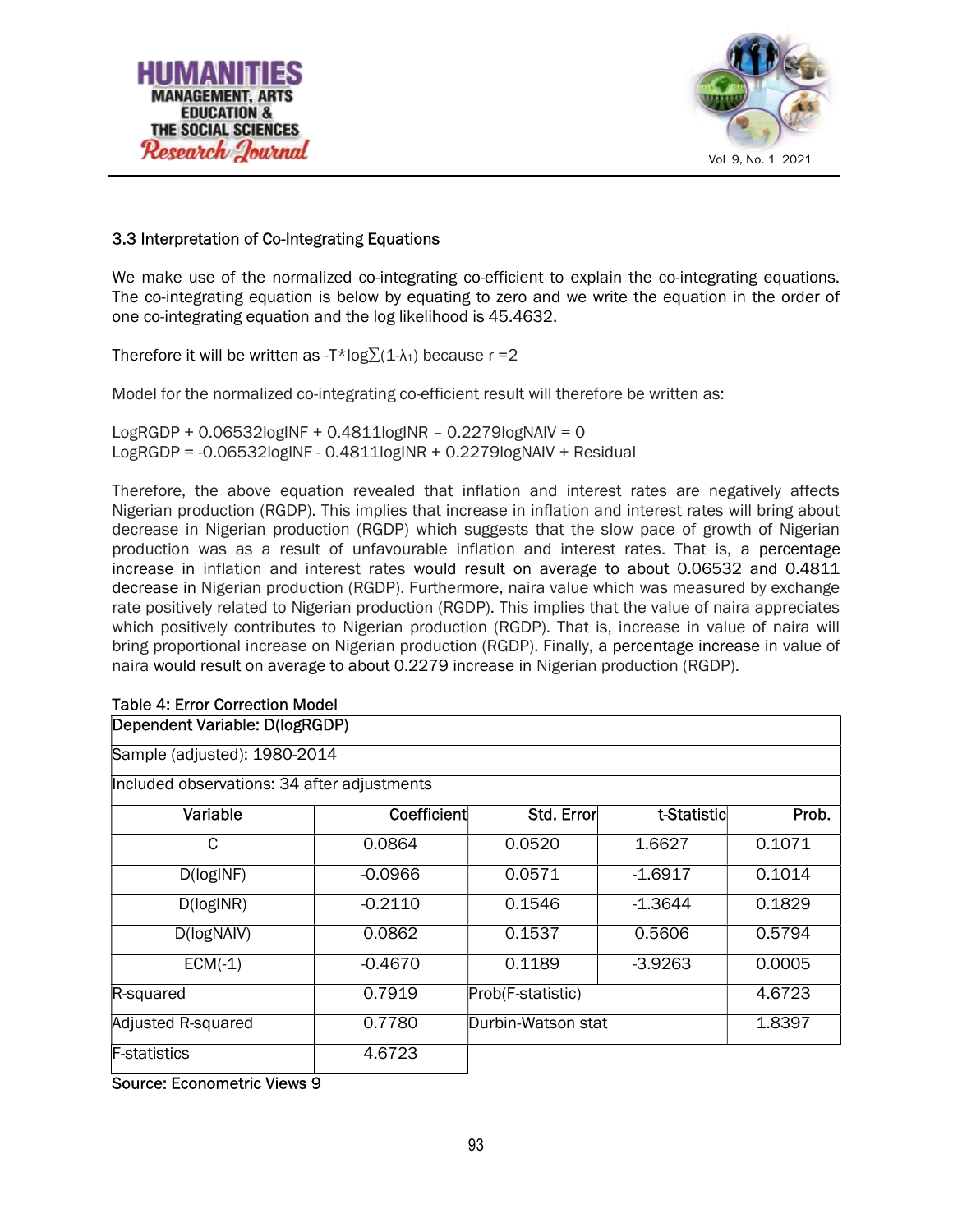



From the error correction model above, it shows that the coefficient of the ECM is -0.4670 and the Tstatistics value is -3.9263 and a very low probability which is desirable because the probability is lesser than 5%. The co-efficient of the Error Correction Model is having the right sign because the value is lesser than zero (0). We can therefore draw a conclusion that the economy needs 46.7% mechanical adjustment every year to adjust back to equilibrium.

# 3.4 Serial Correlation Test

# Table 5: Breusch-Godfrey Serial Correlation LM Test:

| F-statistic   | $0.254874$ Prob. F(2,27)       | 0.7769 |
|---------------|--------------------------------|--------|
| Obs*R-squared | $0.630012$ Prob. Chi-Square(2) | 0.7298 |

#### Source: Econometric Views 9

The results of Breusch-Godfrey serial correlation LM test are contained in table 6. The results revealed that there is absence of serial correlation in the model which further confirmed the Dubin Watson statistics values in both regression result and ECM results respectively. The null hypothesis of no serial correlation is accepted at 77.69 per cent level of confidence as indicated by the probability value of 0.7769 in the table above. Therefore, the model is desirable because there is no serial correlation.

# 3.5 Heteroskedasticity Test

# Table 6: Heteroskedasticity Test: ARCH

|                    |               | Prob. $F(1,31)$     |        |
|--------------------|---------------|---------------------|--------|
| <b>F-statistic</b> | 0.939258      |                     | 0.3400 |
|                    |               | Prob. Chi-Square(1) |        |
|                    |               |                     | 0.3246 |
| Obs*R-squared<br>. | 0.970452<br>- |                     |        |

#### Source: Econometric Views 9

The results of Breusch-Pagan-Godfrey Heteroskedasticity test are contained in table above. The results revealed that there is absence of Heteroskedasticity in the model. The null hypothesis of no Heteroskedasticity is accepted at 34 per cent level of confidence as indicated by the probability value of 0.2691 in the Table. Therefore, we accept null hypothesis of homoskedasticity and reject the alternative hypothesis of heteroskedasticity. The model is therefore desirable because it does not have ARCH effect.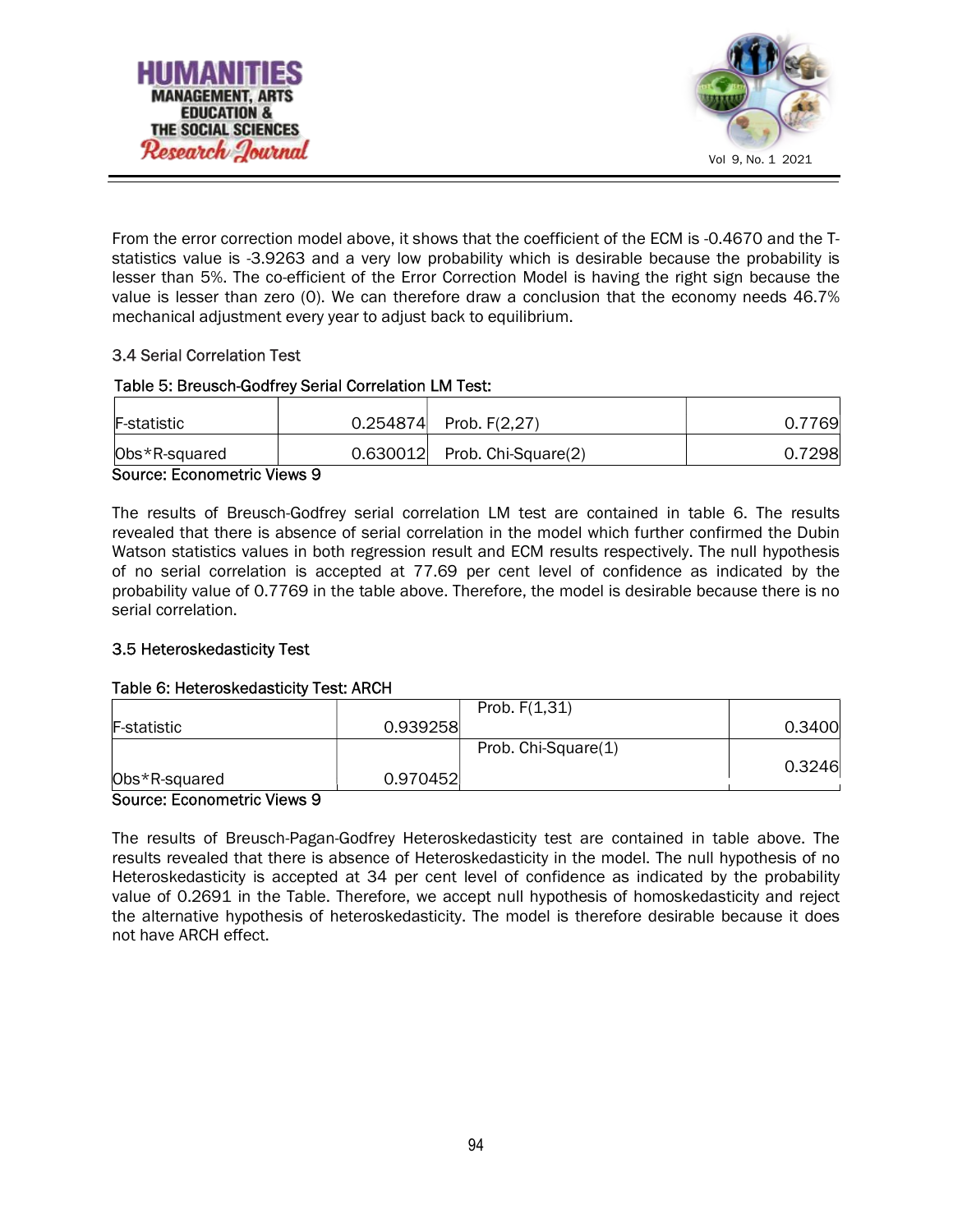



# 4. CONCLUSION AND POLICY RECOMMENDATIONS

The importance attached to exchange rate in term of value of naira in Nigeria as an economy derives from both macroeconomic and microeconomic perspectives. For instance, the macroeconomic aspect concerns the issues of financial stability, as the exchange rate is used as an explicit and credible anchor for domestic price stability. Therefore, this study has examined the relationship between the value of naira and GDP using econometric procedure such as unit root test, cointegration and error correction model. This study was concluded based on major findings of the study that inflation and interest rates are negatively affects Nigerian production (RGDP). This implies that increase in inflation and interest rates will bring about decrease in Nigerian production (RGDP) which suggests that the slow pace of growth of Nigerian production was as a result of unfavourable inflation and interest rates.

Furthermore, naira value which was measured by exchange rate positively related to Nigerian production (RGDP). This implies that the value of naira appreciates which positively contributes to Nigerian production (RGDP). That is, increase in value of naira will bring proportional increase on Nigerian production (RGDP). The following policy recommendations were raised for the study:

- 1. Nigeria government should be more serious about its economic reforms like the national Economic Empowerment and development Strategy (NEEDS), Small and Medium Enterprises Equity investment Scheme (SMEEIS) and others in order to boost the GDP internally so as to reduce pressure on imported goods which will automatically reduce the demand for dollar. This would lead to favorable exchange rate for the country.
- 2. The government should try to make the economy investment friendly by putting in place political stability, security of lives and good economic climate to draw home foreign investors to boost the nation's productivity. This will also reduce capital flight plaguing the country.
- 3. Infrastructural development should be provided in order to reduce costs of production of some goods and services.

#### **REFERENCES**

- 1. Abdulkadir, I. A., Isaiah, O. A., Babatunde, S. O., Chotipe, O. A., & Adeleke, A. O. (2015). Real exchange rate misalignment and economic growth in Nigeria. CBN Journal of Applied Statistics, 6 (2), 103 – 131.
- 2. Adeniran, J. O., Yusuf, S. A., & Adeyemi, O. A. (2014). The impact of exchange rate fluctuation on the Nigerian economic growth: An empirical investigation. International Journal of Academic Research in Business and Social Sciences, 4 (8), 224 – 233.
- 3. Adigwe, P. K. (2013). Exchange rate volatility and macroeconomic performance in Nigeria (1986 - 2010). Review of Public Administration and Management, 2 (1), 165 – 172.
- 4. Akindiyo, O., & Olawole, A. (2015). Devaluation of Nigerian naira: Bane or panacea? Review of Public Administration and Management, 4 (8), 25 – 31.
- 5. Akpan, E. O., & Atan, J. A. (2013). Effects of exchange rate movements on economic growth in Nigeria. CBN Journal of Applied Statistics, 2 (2), 1 – 14.
- 6. Aliyu, S. R. U. (2011). Impact of oil price shock and exchange rate volatility on economic growth in Nigeria: An empirical investigation. Research Journal of International Studies, 6 (7), 56 – 68.